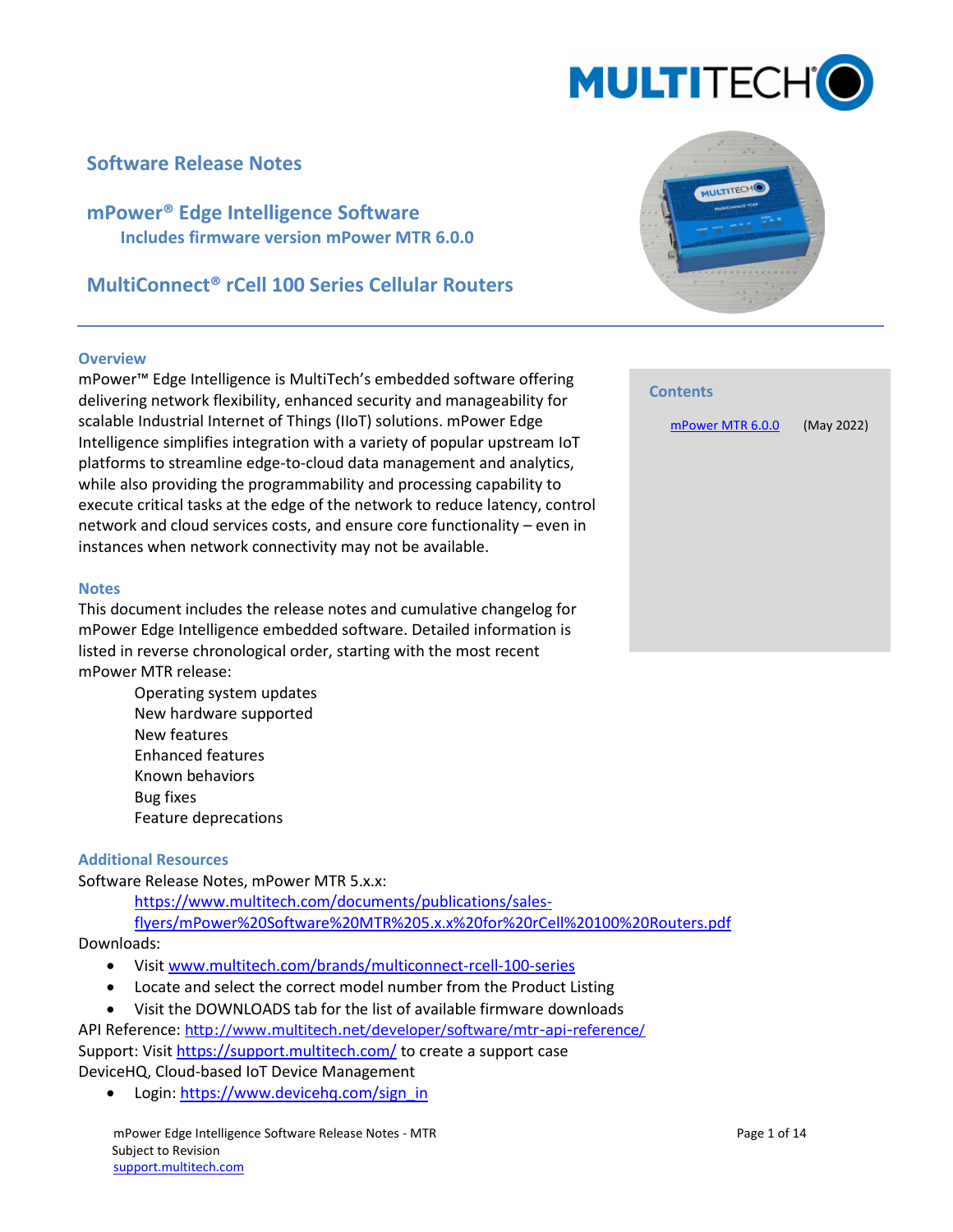

## <span id="page-1-0"></span>**mPower MTR 6.0.0 Changelog and Overview**

## May 2022

Updates in mPower MTR 6.0.0, from [mPower MTR 5.3.6s-s1](https://www.multitech.com/documents/publications/sales-flyers/mPower%20Software%20MTR%205.x.x%20for%20rCell%20100%20Routers.pdf)

| - -<br><u>يب</u> | <u>New</u> | New     | Feature     | . | <b>Bug</b>   |  | <b>Deprecations</b> |          | <b>Models</b> | Upgrade |
|------------------|------------|---------|-------------|---|--------------|--|---------------------|----------|---------------|---------|
| <b>Changes</b>   | Hardware   | Feature | Enhancement |   | <b>Fixes</b> |  | Schedule            | Impacted | Proces:       |         |

## <span id="page-1-1"></span>**Operating System Updates (mPower MTR 6.0.0)**

| <b>Updated Yocto Version</b> |                                                           | GP-1322  |
|------------------------------|-----------------------------------------------------------|----------|
|                              | Yocto version updated to Dunfell (version 3.1).           | MTX-4162 |
|                              | Previous versions of mPower used Yocto Thud (version 2.6) |          |
| <b>Updated Linux Kernel</b>  |                                                           |          |
|                              | Linux kernel updated to version 5.4                       |          |
|                              | Previous versions of mPower used Linux kernel v4.9.240    |          |
| <b>Updated Python</b>        |                                                           | GP-1224  |
|                              | Python updated to version 3.8.11                          | MTX-4164 |
|                              | Previous versions of mPower used Python 2.7               |          |

#### <span id="page-1-2"></span>**New Feature (mPower MTR 6.0.0)**

| IP Masquerading |                                                                                                |          |
|-----------------|------------------------------------------------------------------------------------------------|----------|
|                 | The IP Masquerading feature allows users to enable or disable IP Masquerading for WAN          |          |
|                 | interfaces of the device                                                                       |          |
|                 | Main points                                                                                    |          |
|                 | IP Masquerading feature can be used with WAN interfaces only<br>$\circ$                        |          |
|                 | IP Masquerading is enabled by default. When IP Masquerading feature is enabled, the<br>$\circ$ |          |
|                 | device performs IP address translation of client network traffic to the corresponding WAN      |          |
|                 | interface                                                                                      |          |
|                 | When IP Masquerading feature is disabled, the device passes client network requests<br>$\circ$ |          |
|                 | unchanged to the corresponding WAN interface                                                   |          |
| $\circ$         | <b>API Changes</b>                                                                             |          |
|                 | api/ni/nis: "wanMasquerade" option is added for each network interface<br>$\circ$              |          |
|                 | Downgrade Protection                                                                           | GP-1431  |
|                 | mPower MTR 6.0.0 includes a means of identifying MTR-LEU7 and MTR-LEU7 devices                 | MTX-4299 |
|                 | (hardware version MTRV1-0.4) with substitute components and limits the version of mPower       | GP-1385  |
|                 | that customers can use on those devices                                                        |          |
|                 | This feature was originally introduced in mPower MTR 5.3.6<br>$\circ$                          |          |
|                 | Devices with substitute components can only be used with mPower 5.3.6 and later<br>$\circ$     |          |
| $\bullet$       | The downgrade protection feature prevents customers from downgrading devices to an             |          |
|                 | unsupported version of mPower                                                                  |          |
| $\bullet$       | DeviceHQ includes a similar feature that prevents customers from downgrading devices to an     |          |
|                 | unsupported version of mPower                                                                  |          |
| $\bullet$       | Error Messages: If a user attempts to downgrade a device with substitute components to an      |          |
|                 | incompatible firmware version, an error message will be displayed:                             |          |
|                 | Downgrade using API Command:<br>$\circ$                                                        |          |
|                 | "Firmware check failed. Invalid firmware version for [MTRV1-0.4] hardware."                    |          |
|                 | Downgrade using DeviceHQ:<br>$\circ$                                                           |          |
|                 | "Software check failed. Invalid firmware version for [MTRV1-0.4] hardware."                    |          |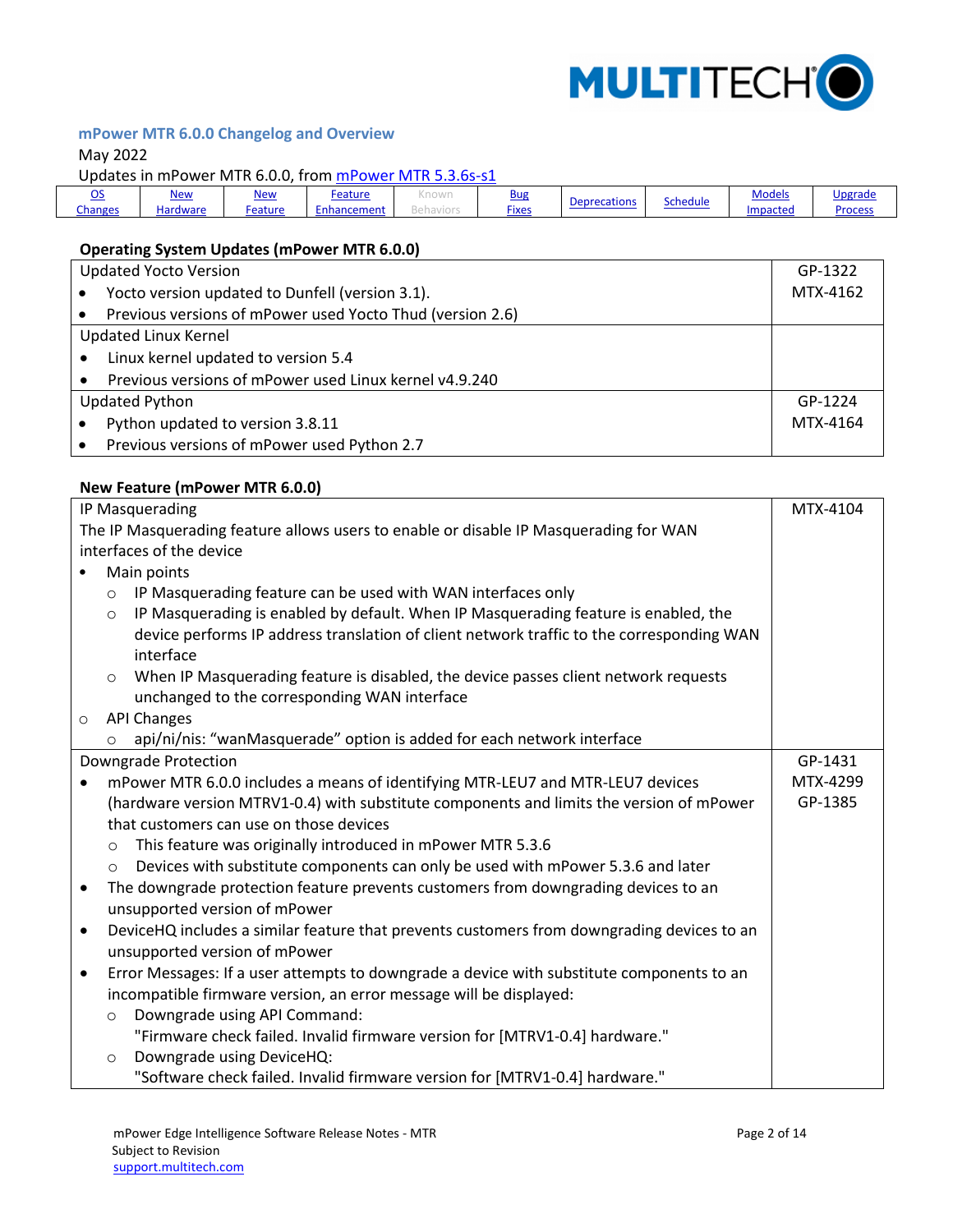

| New Feature (mPower MTR 6.0.0) |                                                             |                                                                                                  |          |  |  |
|--------------------------------|-------------------------------------------------------------|--------------------------------------------------------------------------------------------------|----------|--|--|
|                                | Remote Syslog Feature Enhancement: TCP and SSL/TLS support  |                                                                                                  | GP-869   |  |  |
|                                | New settings are implemented for the Remote Syslog feature: |                                                                                                  | MTX-4178 |  |  |
|                                | <b>TCP Protocol support</b><br>$\circ$                      |                                                                                                  | GP-1365  |  |  |
|                                | SSL/TLS Protocol support<br>$\circ$                         |                                                                                                  | MTX-4205 |  |  |
|                                | Configurable Port<br>$\circ$                                |                                                                                                  |          |  |  |
| $\bullet$                      |                                                             | The Hostname read-only field is added to the Remote Syslog pane. The hostname value is a         |          |  |  |
|                                |                                                             | part of log entries that are transferred to the remote Syslog Server. The hostname value can     |          |  |  |
|                                |                                                             | be configured in the Hostname Configuration pane on the Status   Global DNS page                 |          |  |  |
| $\bullet$                      | <b>API Changes</b>                                          |                                                                                                  |          |  |  |
|                                | api/syslog<br>$\circ$                                       |                                                                                                  |          |  |  |
|                                | api/help/syslog<br>$\circ$                                  |                                                                                                  |          |  |  |
|                                | api/secureprotocols/rsyslogd<br>$\circ$                     |                                                                                                  |          |  |  |
|                                | Support 802.1X authentication on the Ethernet interface(s)  |                                                                                                  | GP-355   |  |  |
|                                |                                                             | 802.1X Authentication feature is available for Ethernet network interface (Eth0) if it is not in | GP-1328  |  |  |
|                                |                                                             | the Bridge (BRO). For other network interfaces, including Bridge (BRO), this feature is not      | MTX-3053 |  |  |
|                                | available and is hidden on Web UI                           |                                                                                                  | MTX-4119 |  |  |
| $\bullet$                      |                                                             | The 802.1X Authentication settings depend on the Authentication Method. By default, the          | MTX-4170 |  |  |
|                                | <b>Authentication Method is NONE</b>                        |                                                                                                  |          |  |  |
| $\bullet$                      | The system supports the following authentication methods:   |                                                                                                  |          |  |  |
|                                | EAP-PWD<br>$\circ$<br>EAP-TLS                               |                                                                                                  |          |  |  |
|                                | O<br>EAP-TTLS                                               |                                                                                                  |          |  |  |
|                                | $\circ$<br>EAP-PEAP<br>$\Omega$                             |                                                                                                  |          |  |  |
|                                |                                                             | The following settings are available and depend on the Authentication Method:                    |          |  |  |
|                                | <b>Setting</b>                                              | <b>Description</b>                                                                               |          |  |  |
|                                | Authentication method                                       | Type of the authentication                                                                       |          |  |  |
|                                | Username                                                    | Identity (user name) to authenticate the user in                                                 |          |  |  |
|                                |                                                             | the inner (phase 2) authentication                                                               |          |  |  |
|                                | Password (not used in EAP-TLS)                              | The secret string to be used for EAP-PWD                                                         |          |  |  |
|                                |                                                             | authentication                                                                                   |          |  |  |
|                                | Anonymous ID                                                | Anonymous identity to authenticate the user in                                                   |          |  |  |
|                                |                                                             | the outer (phase 1) authentication                                                               |          |  |  |
|                                | CA Certificate (not used in                                 | X.509 Certification Authority certificate                                                        |          |  |  |
|                                | EAP-PWD)                                                    |                                                                                                  |          |  |  |
|                                | Domain Match (not used in                                   | Domain substring for server certificate validation                                               |          |  |  |
|                                | EAP-PWD, optional)                                          |                                                                                                  |          |  |  |
|                                | Subject Match (EAP-TLS only,                                | Subject substring for server certificate validation                                              |          |  |  |
|                                | optional)                                                   |                                                                                                  |          |  |  |
|                                | Client Certificate (EAP-TLS only)                           | X.509 client certificate                                                                         |          |  |  |
|                                | Private Key (EAP-TLS only)                                  | Private key of the client                                                                        |          |  |  |
|                                | Private Key Password                                        | Password to decrypt the private key                                                              |          |  |  |
|                                | (EAP-TLS only)                                              |                                                                                                  |          |  |  |
|                                | <b>Authentication Method</b>                                | Type of the inner (phase 2) authentication                                                       |          |  |  |
|                                | (EAP-TTLS and EAP-PEAP only)                                |                                                                                                  |          |  |  |
|                                | PEAP Version (EAP-PEAP only)                                | Version of the PEAP protocol                                                                     |          |  |  |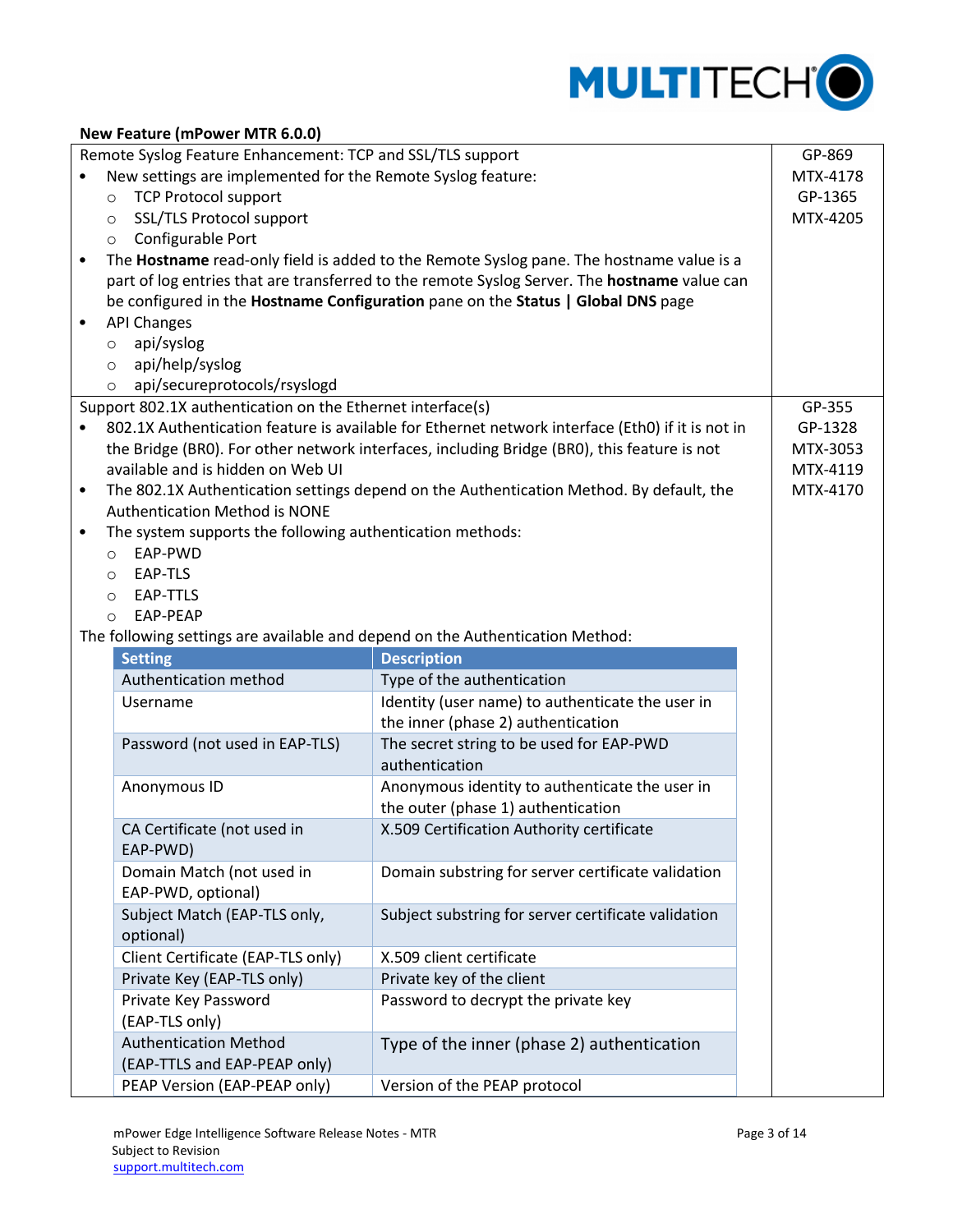

#### **New Feature (mPower MTR 6.0.0)**

| Ping Feature Settings: New Options |                                                                                                     |          |  |  |
|------------------------------------|-----------------------------------------------------------------------------------------------------|----------|--|--|
|                                    | Number of Requests: The number of ping requests. The default is 4. The maximum is 120               | MTX-4036 |  |  |
|                                    | Packet Size (Bytes): Specifies the number of data bytes to be sent.                                 | MTX-4131 |  |  |
|                                    | Packets include an additional 28 bytes of data (8 bytes ICMP header and 20 bytes<br>$\circ$         |          |  |  |
|                                    | IP header)                                                                                          |          |  |  |
|                                    | The default packet size is 56 bytes (which equates to into 84 bytes of data due to<br>$\circ$       |          |  |  |
|                                    | ICMP header and IP header)                                                                          |          |  |  |
|                                    | When packet size of 0 bytes is requested, the actual packet size is 28 bytes due to ICMP            |          |  |  |
|                                    | header and IP header                                                                                |          |  |  |
|                                    | Do Not Fragment: Enable to prevent fragmentation. Without fragmentation, the ping fails             |          |  |  |
|                                    | if the ping packet exceeds MTU size for the network path. By default, the option is                 |          |  |  |
|                                    | disabled                                                                                            |          |  |  |
|                                    | <b>Continuous Ping</b>                                                                              | GP-1229  |  |  |
|                                    | The Continuous Ping feature allows users to start a continuous ping to an IP address or URL         | MTX-4033 |  |  |
|                                    | through a specific interface                                                                        | MTX-4131 |  |  |
| $\bullet$                          | Continuous Ping is available on the Debug Options page                                              |          |  |  |
| $\bullet$                          | To start a continuous ping, users specify IP Address or URL, Network Interface, Packet Size,        |          |  |  |
|                                    | and enable or disable the Do Not Fragment option                                                    |          |  |  |
|                                    | Continuous Ping starts when the user clicks the Start Continuous Ping button<br>$\circ$             |          |  |  |
|                                    | 1. The system starts pinging                                                                        |          |  |  |
|                                    | The button label changes to Stop Continuous Ping<br>2.                                              |          |  |  |
|                                    | 3. The message "Ping is in progress" is displayed next to the button                                |          |  |  |
|                                    | Continuous Ping stops when the user clicks the Stop Continuous Ping button<br>$\circ$               |          |  |  |
|                                    | 1. The system stops pinging                                                                         |          |  |  |
|                                    | 2. The button label changes to Start Continuous Ping                                                |          |  |  |
|                                    | 3. The ping results are shown next to the Start Continuous Ping button                              |          |  |  |
|                                    | <b>API Changes</b>                                                                                  |          |  |  |
|                                    | api/stats/continuousPing - Continuous Ping status is stored in the "isRunning" field<br>O           |          |  |  |
|                                    | ICMP Keep Alive feature                                                                             | GP-79    |  |  |
| $\bullet$                          | Overview: Sometimes when working with private networks, the size of the ping request is             | MTX-4167 |  |  |
|                                    | regulated. It needs to be configurable to satisfy private network requirements                      |          |  |  |
| $\bullet$                          | In mPower MTR 6.0.0, new setting "Packet Size (Bytes)" is added next to the ICMP Count in           |          |  |  |
|                                    | the ICMP/TCP Check pane                                                                             |          |  |  |
|                                    | The Packet Size setting specifies the number of data bytes to be sent<br>$\circ$                    |          |  |  |
|                                    | Packets include an additional 28 bytes of data (8 bytes ICMP header and 20 bytes<br>O               |          |  |  |
|                                    | IP header)                                                                                          |          |  |  |
|                                    | The default packet size is 56 bytes (which equates to into 84 bytes of data due to ICMP<br>$\circ$  |          |  |  |
|                                    | header and IP header)                                                                               |          |  |  |
|                                    | When packet size of 0 bytes is requested, the actual packet size is 28 bytes due to ICMP<br>$\circ$ |          |  |  |
|                                    | header and IP header                                                                                |          |  |  |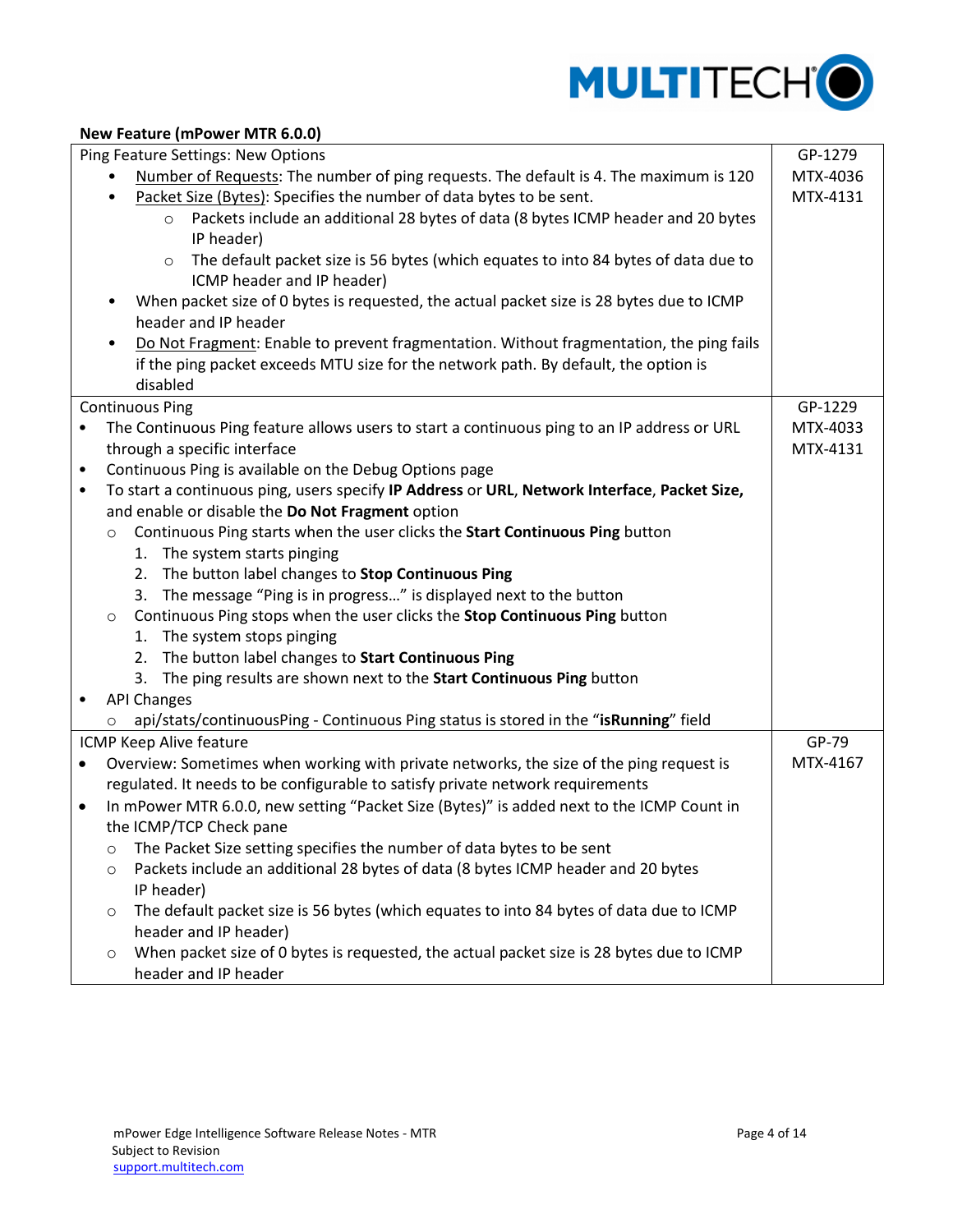

## **New Feature (mPower MTR 6.0.0)**

|           | <b>Firewall Status Page</b>                                                                        | MTX-4106 |
|-----------|----------------------------------------------------------------------------------------------------|----------|
| $\bullet$ | The Status page is added under the Firewall main menu                                              |          |
| $\bullet$ | Firewall status page contains Filter tables in the Filter Rules pane, NAT tables in the NAT Rules  |          |
|           | pane, and iptables-save command output in the IP Tables Dump                                       |          |
| $\bullet$ | The <b>Download</b> button allows users to download an archive file that contains the same         |          |
|           | information that is displayed on Web UI; there are three files in the archive:                     |          |
|           | iptables-filter.log<br>$\circ$                                                                     |          |
|           | iptables-nat.log<br>$\circ$                                                                        |          |
|           | iptables-save.log<br>$\circ$                                                                       |          |
|           | API Changes. The following API endpoints are added:                                                |          |
|           | https://192.168.2.1/api/firewall/downloadStatus<br>$\circ$                                         |          |
|           | https://192.168.2.1/api/firewall/status<br>$\circ$                                                 |          |
|           | <b>IPSec Tunnels</b>                                                                               | GP-1361  |
|           | The "Allow All Traffic" checkbox is added to the IPsec tunnel configuration. The option is         | MTX-4200 |
|           | disabled by default when adding a new tunnel                                                       |          |
| $\bullet$ | When the checkbox is disabled, all traffic through the tunnel is dropped and the user has to       |          |
|           | add firewall rules manually to allow the traffic. Enabling the checkbox allows all traffic through |          |
|           | the tunnel without creating explicit rules to allow traffic by subnet and/or connection            |          |
|           | attributes                                                                                         |          |
| $\bullet$ | When performing a firmware upgrade from a previous firmware version that does not have             |          |
|           | this setting, all existing tunnels will have the "Allow All Traffic" checkbox enabled and          |          |
|           | corresponding firewall rules will be set in the system, so nothing will change in tunnel           |          |
|           | behavior after upgrade                                                                             |          |
| $\bullet$ | When adding a new tunnel, if the "Allow All Traffic" checkbox is not checked, then all traffic     |          |
|           | through the tunnel will be dropped. The user will have to add a corresponding firewall rules       |          |
|           | on the Firewall Settings page                                                                      |          |
| $\bullet$ | <b>API Changes</b>                                                                                 |          |
|           | The "allowAllTraffic" is added to the api/ipsecTunnels collection<br>$\circ$                       |          |
|           | IPSec Tunnels - Multiple Remote Networks Support                                                   | GP-1337  |
|           | The system allows to specify multiple local networks and remote networks when configuring          | MTX-4180 |
|           | an IPSec tunnel                                                                                    |          |
| $\bullet$ | API changes                                                                                        |          |
|           | "remoteSubnets" array replaced the "remoteNetworkIp" and "remoteNetworkMask" in<br>$\circ$         |          |
|           | the /api/ipsecTunnels collection                                                                   |          |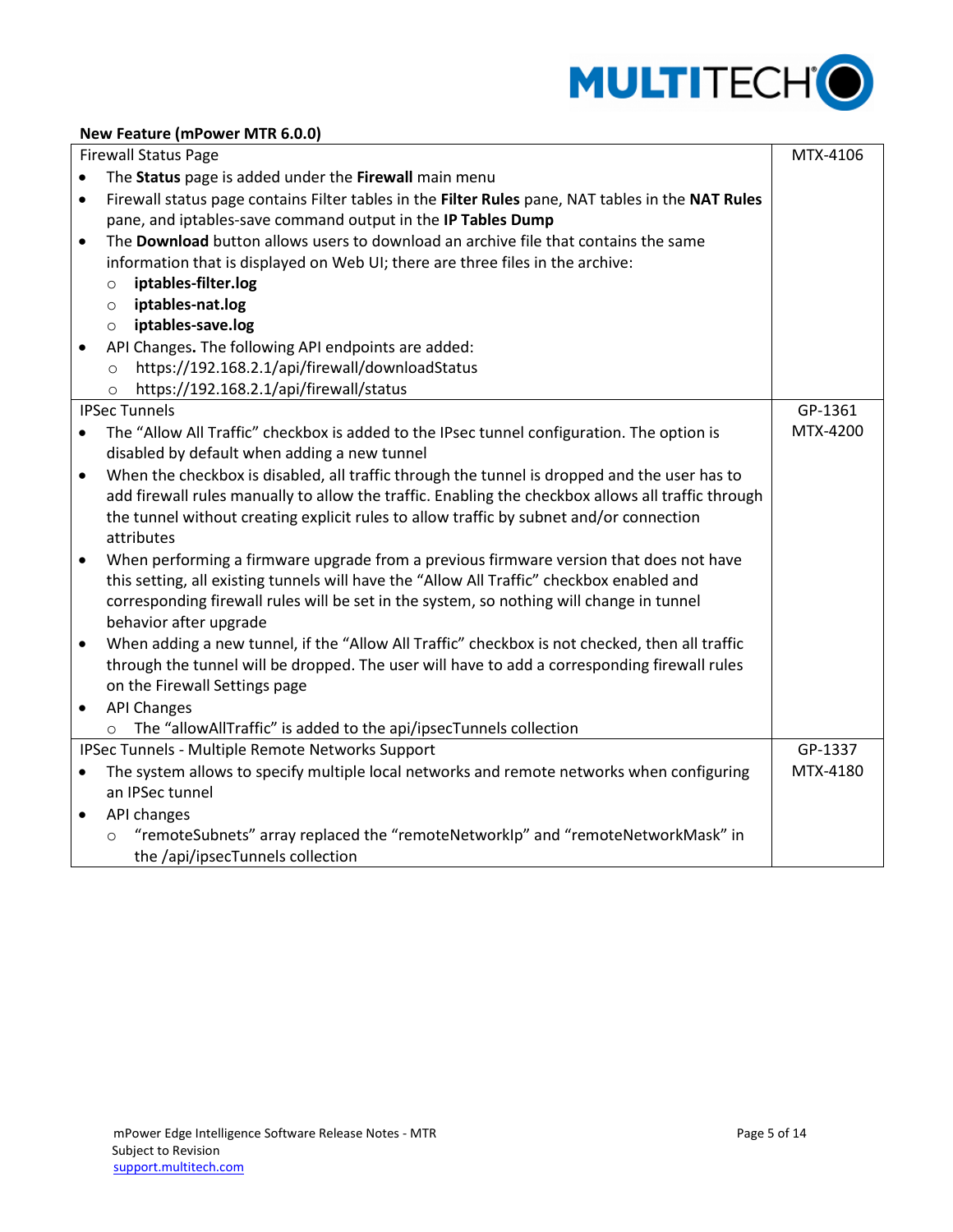

#### **New Feature (mPower MTR 6.0.0)**

Making cellular radios data-only on AT&T network

 All new mPower devices are certified as data-only devices. mPower disables voice support for new voice-capable radios in an AT&T-compatible configuration The change affects the following AT&T-compatible voice-capable cellular radios: o MTR-L4G1 radios with AT&T SIM card installed o MTR-LNA7 radios with AT&T SIM card installed mPower detects if the device is MTR-L4G1 or MTR-LNA7 and if the carrier is AT&T. mPower checks for the voice-related configuration in the cellular modem. If the voice support is enabled and SMS-only mode is disabled, the system executes AT commands to disable voice support and enable SMS-only mode When the voice support is disabled, the "Wake Up On Call" feature does not support the Wake Up settings "On Caller-ID" and "On Ring." The system displays a message if one of these settings is enabled when user saves changes in the "Wake Up On Call" configuration **On Ring and On Caller ID options cannot be enabled in the Wake Up On Call configuration as voice calls are not supported by your carrier** The radio-query has a new option (--voice-support) that allows the user to get the current voice support settings set in the cellular radio o radio-query --voice-support shows the information in the following format: { *"smsOnly" : "Indicates that registration flag is enabled or not : BOOL" "voiceEnabled" : "Indicates that voice support is enabled or not : BOOL" }* The **radio-cmd** has a new option (**--disable-voice-support)** that disables support of voice calls. It accepts no additional parameters and returns "0" on success and "1" on failure. o Usage: *root@mtcdt:/var/config/home/admin# radio-cmd –disable-voice-support Success*  There is no option to enable voice support under radio-cmd. Instead, you can use the appropriate AT commands to enable voice support GP-1364 MTX-4206 GP-1390 MTX-4251

#### <span id="page-5-0"></span>**Feature Enhancement (mPower MTR 6.0.0)**

| Updated Modbus slave feature |                                                                                        | GP-862   |
|------------------------------|----------------------------------------------------------------------------------------|----------|
|                              | In order to add support of new cellular radios, the Modbus Slave feature is updated in | MTX-4190 |
|                              | mPower MTR 6.0.0 to use the generic implementation for all band-related queries        |          |
|                              | For Modbus query information: http://www.multitech.net/developer/software/mtr-         |          |
|                              | software/mtr-modbus-information/                                                       |          |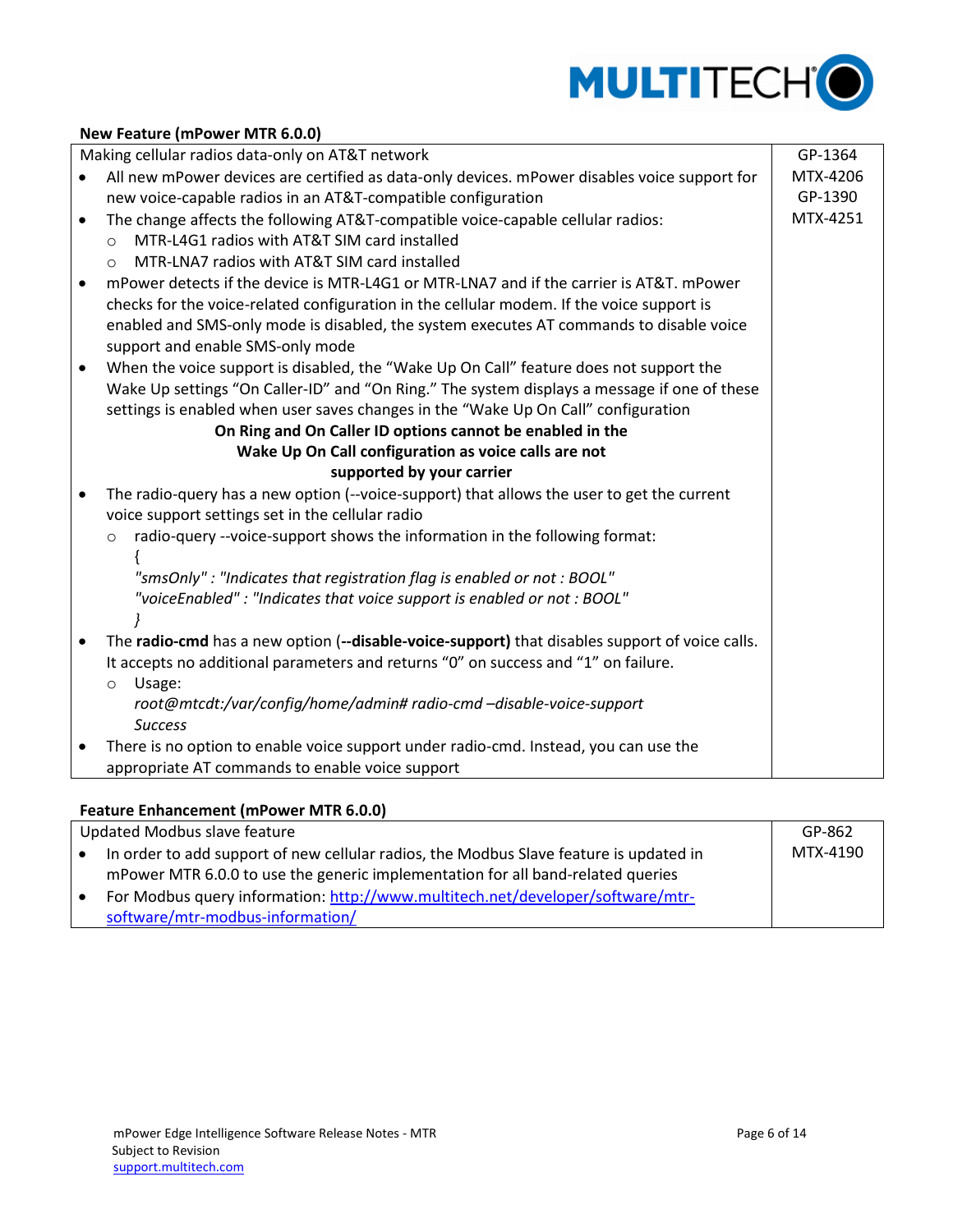

|           | Feature Enhancement (mPower MTR 6.0.0) |                                                                                                 |          |  |
|-----------|----------------------------------------|-------------------------------------------------------------------------------------------------|----------|--|
|           |                                        | Serial-IP: Modbus Gateway and Serial-IP settings improvements                                   | GP-1432  |  |
|           |                                        | The Mode dropdown is added to the General Configuration pane. It allows users to enable         | MTX-4301 |  |
|           |                                        | one of the following features:                                                                  |          |  |
|           | $\circ$                                | Disabled (default). Serial-IP and Modbus RTU/TCP Gateway are disabled                           |          |  |
|           | $\circ$                                | Serial-IP                                                                                       |          |  |
|           | $\circ$                                | Modbus RTU/TCP Gateway                                                                          |          |  |
|           | $\circ$                                | Serial-IP and Modbus RTU/TCP Gateway cannot work simultaneously                                 |          |  |
| $\bullet$ |                                        | The system allows customers to configure the Serial Port. Serial Port can be used by other      |          |  |
|           |                                        | features such as GPS                                                                            |          |  |
| $\bullet$ |                                        | To use Modbus Gateway, check Protocol under IP Pipe and select SSL/TLS                          |          |  |
|           | $\circ$                                | Modbus RTU slave is connected to the Serial Port and a remote Modbus TCP Master                 |          |  |
|           | $\circ$                                | Modbus Gateway application works as a translator between Modbus RTU (slave) and                 |          |  |
|           |                                        | Modbus-TCP (master) devices                                                                     |          |  |
|           | $\circ$                                | Without Modbus Gateway enabled, the Serial-IP feature simply passes raw data between            |          |  |
|           |                                        | the serial DB9 interface and the socket representing the TCP connection in the system to a      |          |  |
|           |                                        | configured remote device                                                                        |          |  |
|           | $\circ$                                | When the Modbus Gateway is enabled, its application runs in the system. The application         |          |  |
|           |                                        | works as a translator converting between the Modbus-TCP and Modbus RTU protocols.               |          |  |
|           |                                        | The Modbus Gateway passes data between an RTU connected to the serial port and a                |          |  |
|           |                                        | Modbus TCP remote client/server                                                                 |          |  |
|           |                                        | Ping Feature - Update the Network Interfaces List                                               | GP-1320  |  |
| $\bullet$ |                                        | The list of the network interfaces available in the Network Interface dropdown list is updated. | MTX-4150 |  |
| $\bullet$ |                                        | The list of available network interfaces depends on the hardware configuration.                 |          |  |
| $\bullet$ |                                        | The following network interfaces are available:                                                 |          |  |
|           | $\circ$                                | ANY                                                                                             |          |  |
|           | $\circ$                                | <b>BRIDGE (BRO)</b>                                                                             |          |  |
|           | $\circ$                                | <b>CELLULAR</b>                                                                                 |          |  |
|           | $\circ$                                | <b>WI-FI WAN</b>                                                                                |          |  |
|           | $\circ$                                | <b>WI-FI AP</b>                                                                                 |          |  |
|           | $\circ$                                | ETHERNET (ETHO)                                                                                 |          |  |
|           |                                        | PPP-IP Pass-through / Serial Modem Mode - Hide Ping features from the Debug Options Page        | MTX-4093 |  |
| $\bullet$ |                                        | PPP-IP Pass-through Mode:                                                                       |          |  |
|           | $\circ$                                | It is not possible to Ping directly from the device                                             |          |  |
|           | $\circ$                                | The Ping and Continuous Ping features are not available in the Debug Options Page               |          |  |
| $\bullet$ |                                        | Serial Modem Mode:                                                                              |          |  |
|           | $\circ$                                | Continuous Ping feature is not available                                                        |          |  |
|           | $\circ$                                | Ping feature is available. Network Interface options include: ANY, BRIDGE (BR0) and             |          |  |

ETHERNET (ETH0)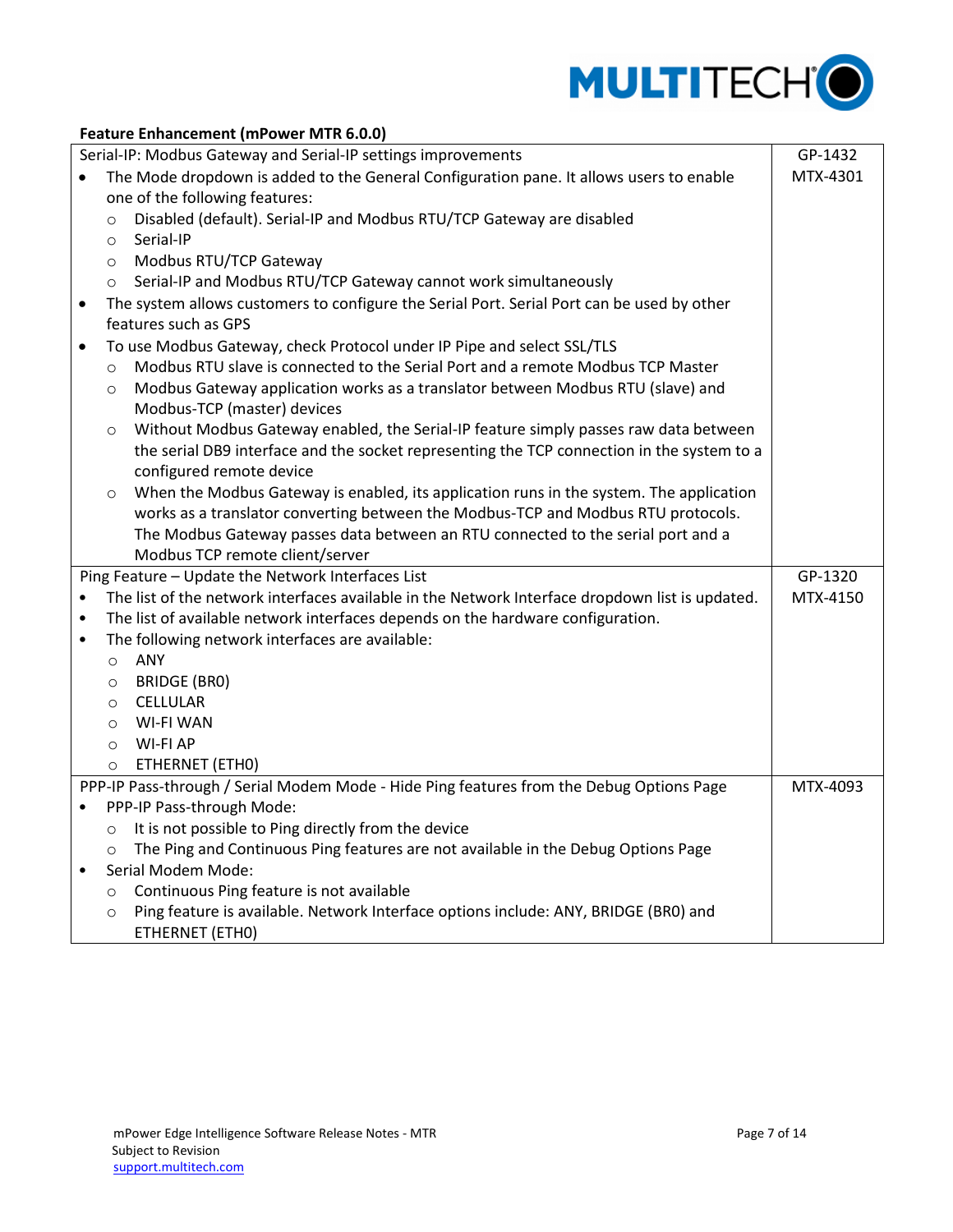

#### **Feature Enhancement (mPower MTR 6.0.0)**

| Service Statistics Enhancement                                                                      |          |  |
|-----------------------------------------------------------------------------------------------------|----------|--|
| The status for new services are added to the Service Statistics Page. Services and their possible   |          |  |
| statuses are listed below:                                                                          |          |  |
| <b>SNMP Server</b>                                                                                  |          |  |
| <b>SNMP Server is disabled</b><br>$\circ$                                                           |          |  |
| SNMP Server is running<br>$\circ$                                                                   |          |  |
| SNMP Server is stopped<br>$\circ$                                                                   |          |  |
| <b>Security Violation</b>                                                                           |          |  |
| Security violation is disabled<br>$\circ$                                                           |          |  |
| Security violation has not been detected<br>O                                                       |          |  |
| Security violation has been detected (shown if the /var/log/tomoyo/reject_003.log log is<br>$\circ$ |          |  |
| NOT empty)                                                                                          |          |  |
| <b>Reverse SSH</b>                                                                                  |          |  |
| Reverse SSH service is disabled<br>$\circ$                                                          |          |  |
| Reverse SSH service is running<br>$\circ$                                                           |          |  |
| Reverse SSH service is stopped<br>$\circ$                                                           |          |  |
| <b>MQTT Broker</b>                                                                                  |          |  |
| <b>MQTT Broker service is disabled</b><br>$\circ$                                                   |          |  |
| MQTT Broker service is running<br>$\circ$                                                           |          |  |
| MQTT Broker service is stopped<br>$\circ$                                                           |          |  |
| <b>Remote Management</b>                                                                            |          |  |
| Displaying statuses from the Remote Management page.<br>$\circ$                                     |          |  |
| <b>Continuous Ping</b>                                                                              |          |  |
| Continuous Ping is running<br>$\circ$                                                               |          |  |
| Continuous Ping is disabled<br>$\circ$                                                              |          |  |
| Cellular Radio Firmware Upgrade Changes                                                             | GP-1451  |  |
| Menu name changed to "Cell Radio FW Upgrade"                                                        | MTX-4343 |  |
| Page name changed to "Cellular Radio Firmware Upgrade"<br>$\bullet$                                 |          |  |
| "Cell Radio Firmware Upgrade" shall be in the setup menu, below time configuration<br>$\bullet$     |          |  |
| (PPP-IP pass-through mode and serial modem mode)                                                    |          |  |
| Rogers Wireless - Web Interface Update                                                              | GP-1388  |  |
| In earlier versions of mPower software, the Web Interface (Cellular, Radio Status) displays the     |          |  |
| following when a Rogers SIM was inserted in the MTR device                                          |          |  |
| Home Network: Rogers AT&T Wireless                                                                  |          |  |
| In mPower MTR 6.0.0, the Web Interface (Cellular, Radio Status) has been updated to display         |          |  |
| the following with a Rogers SIM is inserted in the MTR device                                       |          |  |
| <b>Home Network: Rogers Wireless</b>                                                                |          |  |
| Web UI Improvement                                                                                  | GP-1362  |  |
| Material design icons added throughout the web UI                                                   | MTX-4201 |  |
| Material design icons are a set of universal icons used to promote simplicity                       |          |  |
| Additional Information: https://materialdesignicons.com/                                            |          |  |
| Web UI Improvement (Wizard and Support Page)                                                        | GP-1371  |  |
| Updated product images added to the First-Time Setup Wizard and Support Page                        | MTX-4217 |  |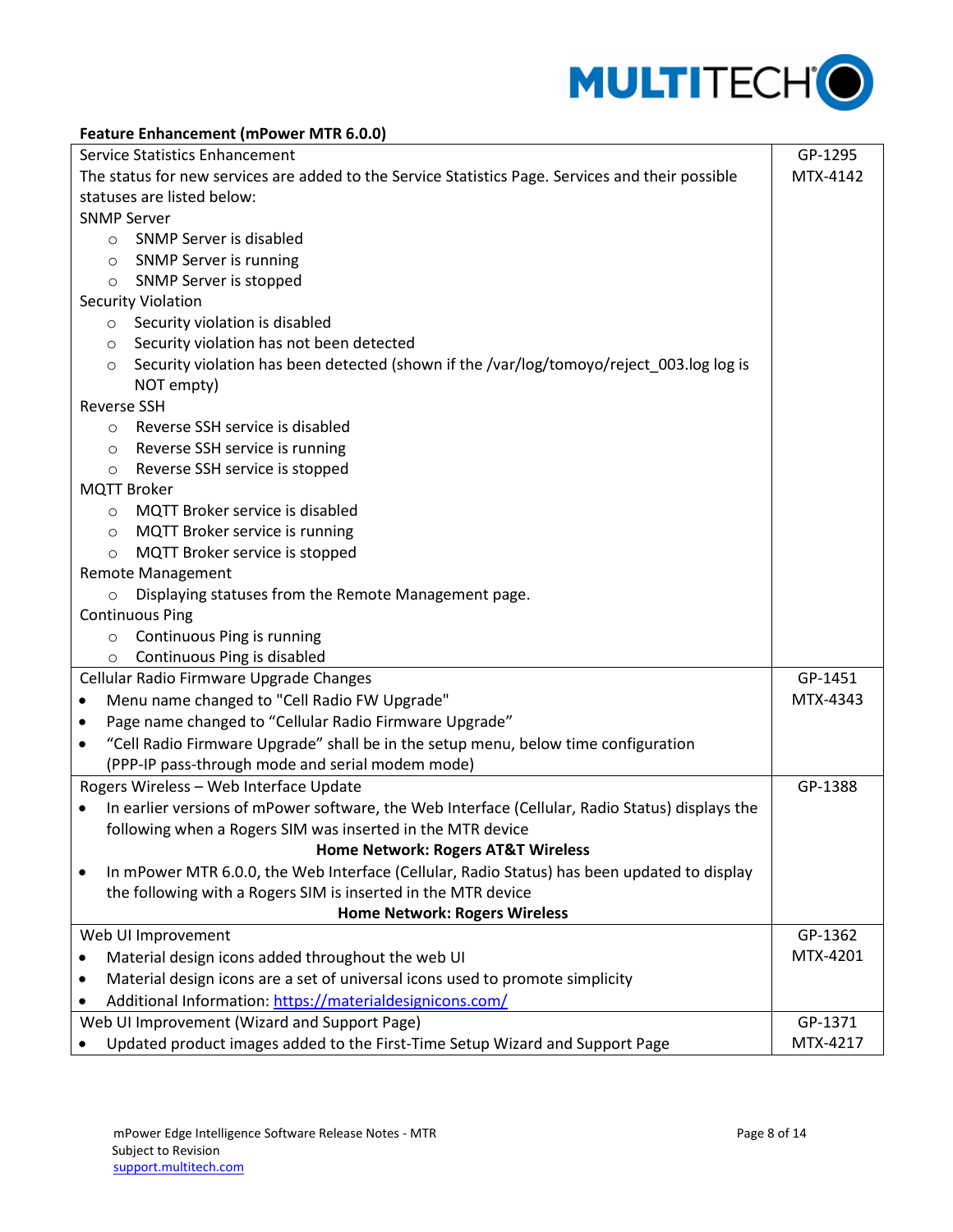

#### **Feature Enhancement (mPower MTR 6.0.0)**

|           | Support static IP on Wi-Fi as WAN                                                            | GP-76      |
|-----------|----------------------------------------------------------------------------------------------|------------|
| $\bullet$ | Ability to disable DHCP Client and enable Static mode is implemented for WLAN0               | MTX-4186   |
|           | (Wi-Fi as WAN) network interface                                                             | SP-5084144 |
| $\bullet$ | In mPower MTR 6.0.0 the WLAN0 network interface can be configured in the following           |            |
|           | modes:                                                                                       |            |
|           | <b>DHCP Client (default)</b><br>$\circ$                                                      |            |
|           | DHCP Client - Addresses Only<br>$\circ$                                                      |            |
|           | <b>Static</b><br>$\circ$                                                                     |            |
|           | Web Server X.509 Certificate - Default details are updated                                   | GP-1247    |
| ٠         | The CN value in the default Web Server X.509 certificate is changed from                     | MTX-4058   |
|           | ocg.example.com to mtx.example.com                                                           |            |
|           | <b>Firewall Settings Improvement</b>                                                         | GP-1426    |
|           | Firewall "Normal Settings" is the default mode. This view was formerly "Advanced Settings"   | MTX-4286   |
|           | <b>Prerouting Rules</b><br>$\circ$                                                           |            |
|           | Input Filter Rules<br>$\circ$                                                                |            |
|           | <b>Forward Filter Rules</b><br>$\circ$                                                       |            |
|           | <b>Output Filter Rules</b><br>$\circ$                                                        |            |
| $\bullet$ | Firewall "Legacy Settings" now includes the following. This view was formerly                |            |
|           | "Normal Settings"                                                                            |            |
|           | Port Forwarding<br>$\circ$                                                                   |            |
|           | Input Filter Rules<br>$\circ$                                                                |            |
|           | <b>Output Filter Rules</b><br>$\circ$                                                        |            |
|           | IPsec, GRE, OpenVPN Tunnels - Enabled checkbox is moved to the tunnel configuration page     | GP-1392    |
| $\bullet$ | This is an improvement that does not affect the GRE, IPSec and OpenVPN functionality and     | MTX-4255   |
|           | API                                                                                          |            |
| $\bullet$ | The "Check" icon in the Enabled column on the GRE, IPSec or OpenVPN Tunnel Configuration     |            |
|           | page does not allow the user to enable or disable a tunnel                                   |            |
|           | To enable or disable a tunnel, click the Enabled checkbox while adding or editing tunnel     |            |
|           | SNMP Configuration Page - Network Address and Mask validation, IP address conversion to the  | GP-1468    |
|           | Network address                                                                              | MTX-4387   |
| $\bullet$ | In the previous mPower releases, the system displayed an error if the entered IP Address and |            |
|           | Mask do not match while adding an IP network to the Allowed IP Addresses list on the SNMP    |            |
|           | Configuration page                                                                           |            |
| $\bullet$ | In mPower MTR 6.0.0 the system automatically converts the IP address based on the Mask       |            |
|           | value, and adds a corresponding valid Network Address to the list                            |            |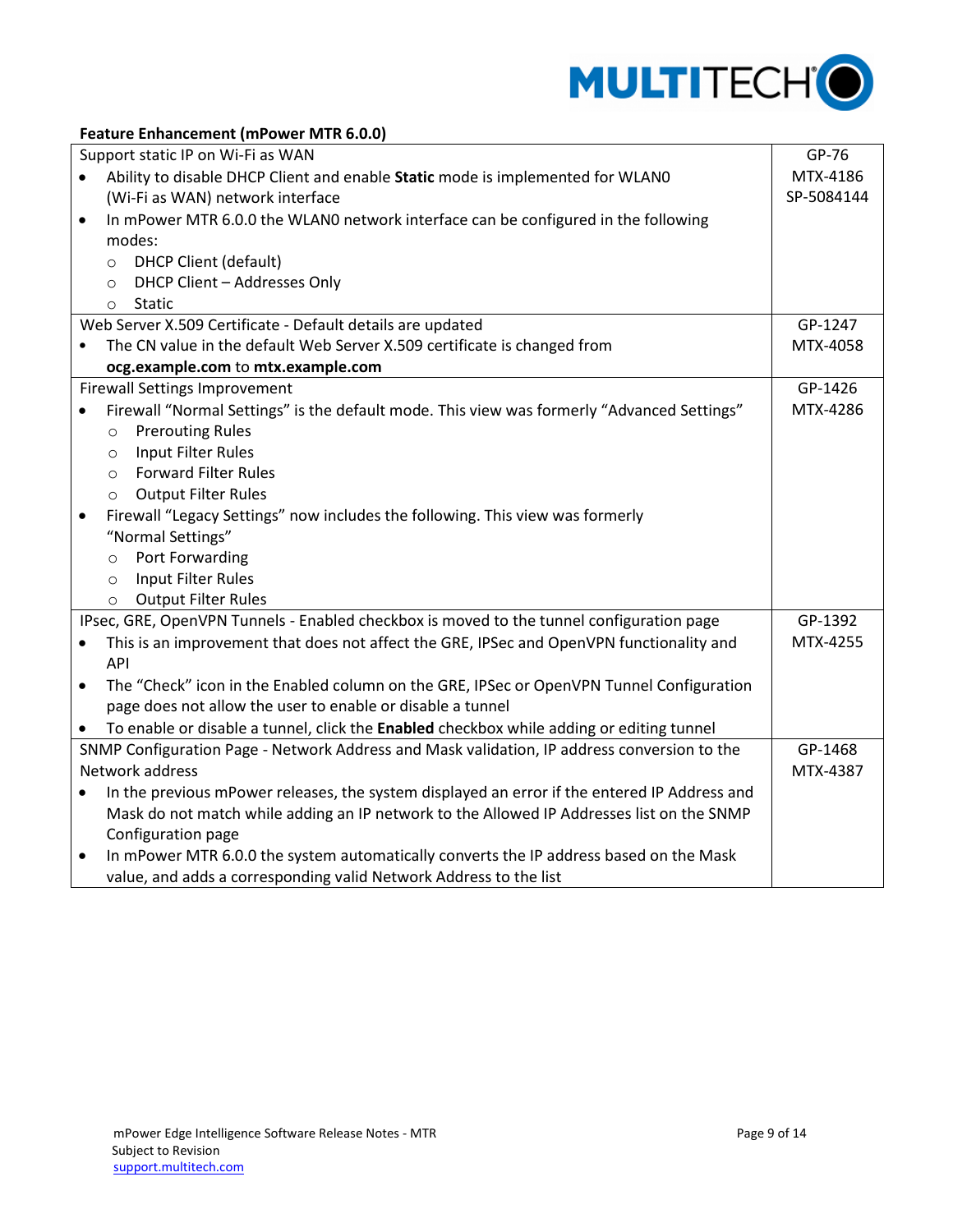

#### **Feature Enhancement (mPower MTR 6.0.0)**

Network IP and Mask validation (GRE and IPSec Configuration)

| Network IP and Mask validation (GRE and IPSec Configuration)                                | GP-1453  |  |
|---------------------------------------------------------------------------------------------|----------|--|
| The system (Web UI) checks the entered IP Address and Mask and automatically converts the   | GP-1287  |  |
| IP address value to a valid Network Address while adding or editing GRE or IPsec Tunnels    | MTX-4353 |  |
| The API validation of the entered Network Address and Mask is implemented and the system    | MTX-4118 |  |
| does not allow to save the settings if the Network Address and Mask do not match            |          |  |
| For example, user enters Remote Network Route as 192.168.2.2 and the Remote Network         |          |  |
| Mask as 24 while editing a GRE Tunnel. The Network Address in this case is 192.168.2.0, and |          |  |
| the system will automatically change it and add a valid Network address, so the remote      |          |  |
| network route will be a valid value of 192.168.2.0/24                                       |          |  |
| The same conversion is performed for Local Networks and Remote Networks when adding or      |          |  |
| editing an IPSec tunnel                                                                     |          |  |
| Add a status message when a partial configuration in the Web UI is applied via DHQ          | GP-418   |  |
| In the previous releases, the system does not show a message when a partial configuration   | MTX-4140 |  |
| upgrade is performed.                                                                       | IN003879 |  |
| In mPower MTR 6.0.0, when a device checks into DeviceHQ and performs a partial              |          |  |
| configuration upgrade, the system displays a status message on Web UI:                      |          |  |
| Partial configuration has been applied.                                                     |          |  |
| The system is going down for reboot now. (DATE/TIME)                                        |          |  |

#### <span id="page-9-0"></span>**Bug Fixes (mPower MTR 6.0.0)**

|           | Custom OpenVPN config breaks iptables                                                             | GP-1421    |
|-----------|---------------------------------------------------------------------------------------------------|------------|
|           | Customer unsuccessfully tried to setup a VPN connection using custom OVPN config file.            | MTX-3873   |
| $\bullet$ | Upon investigation the root cause was found in this string:                                       | SP-5105937 |
|           | remote 20.191.55.208 1194 udp                                                                     |            |
| $\bullet$ | If we split the string to these two, VPN connection works properly:                               |            |
|           | proto udp                                                                                         |            |
|           | remote 20.191.55.208 1194                                                                         |            |
| $\bullet$ | Corresponding changes are implemented and such custom configuration can be applied and            |            |
|           | the tunnel connection will be established successfully                                            |            |
|           | Save & Apply restart redirects to LAN when connected through WAN                                  | GP-1006    |
|           | When connected through the WAN, the Web UI redirects to a LAN IP (Ethernet eth0) when             | IN-4375    |
|           | executing a Save & Apply that requires a reboot                                                   | MTX-4040   |
| $\bullet$ | In mPower MTR 6.0.0, if the current device IP is external (public) IP address or this is a domain |            |
|           | name, redirection will be performed to the same address. Otherwise, the system will redirect      |            |
|           | to LAN IP address                                                                                 |            |
|           | Device UI inaccessible after firmware upgrade if User Authentication enabled                      | GP-1301    |
|           | If User Authentication feature was enabled prior to the firmware upgrade, UI will be              | MTX-4143   |
|           | inaccessible with SSL error when the upgrade is finished. To restore access to the device user    |            |
|           | should either reboot the device or restart lighttpd service. This may lead to the issues with     |            |
|           | upgrade in the field if there is no physical access to the device and no ssh access or SMS        |            |
|           | commands are enabled                                                                              |            |
| $\bullet$ | This issue exists in the previous released firmware (mPower 5.2.1 and mPower 5.3.0)               |            |
| $\bullet$ | In mPower MTR 6.0.0, the issue is resolved and user can access the device after performing        |            |
|           | upgrade if the User Authentication is enabled                                                     |            |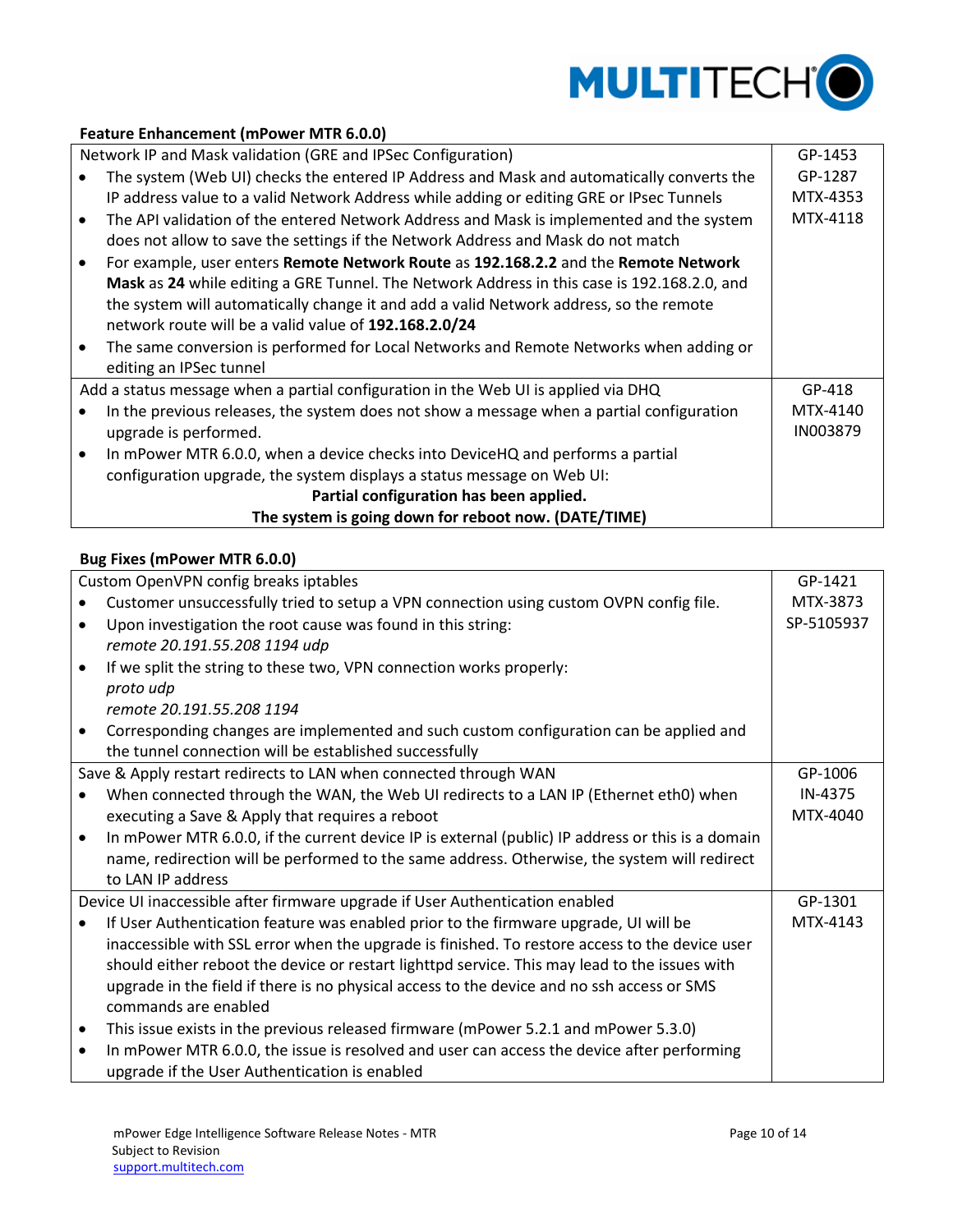

#### **Bug Fixes (mPower MTR 6.0.0)**

| SMS - quotation mark character (Double universal) " is displayed with the backslash \ character in<br>MTX-4359 |                                                                                              |                                                                                                  |          |  |  |  |
|----------------------------------------------------------------------------------------------------------------|----------------------------------------------------------------------------------------------|--------------------------------------------------------------------------------------------------|----------|--|--|--|
| the received SMS message (like an escaped character)                                                           |                                                                                              |                                                                                                  |          |  |  |  |
|                                                                                                                | An extra slash character is added before the quotation mark " in the sent and received       |                                                                                                  |          |  |  |  |
|                                                                                                                |                                                                                              | messages                                                                                         |          |  |  |  |
| $\bullet$                                                                                                      | In mPower MTR 6.0.0, the issue is resolved and an extra slash is no longer added to the Sent |                                                                                                  |          |  |  |  |
|                                                                                                                |                                                                                              | and Received SMS messages                                                                        |          |  |  |  |
| The CD LED is always OFF in the Serial Modem mode<br>MTX-4351                                                  |                                                                                              |                                                                                                  |          |  |  |  |
| $\bullet$                                                                                                      |                                                                                              | In earlier versions of mPower, the CD (Carrier Detect) LED is always off (unilluminated)         |          |  |  |  |
| $\bullet$                                                                                                      |                                                                                              | In mPower MTR 6.0.0, the issue is resolved and the CD LED is solid on (illuminated) when         |          |  |  |  |
|                                                                                                                |                                                                                              | cellular connection is established                                                               |          |  |  |  |
| PPP-IP Passthrough Mode - multiple farpd instances are running if connection re-establishes<br>MTX-4350        |                                                                                              |                                                                                                  |          |  |  |  |
| $\bullet$                                                                                                      |                                                                                              | In some cases there are multiple farpd instances running at the same time. The issue occurs      |          |  |  |  |
|                                                                                                                |                                                                                              | when the PPP-IP Passthrough mode cellular connection is interrupted. When the cellular           |          |  |  |  |
|                                                                                                                |                                                                                              | connection reestablishes, the system runs a new farpd instance, but does not end the             |          |  |  |  |
|                                                                                                                |                                                                                              | previous one. This issue does not affect the functionality                                       |          |  |  |  |
| $\bullet$                                                                                                      |                                                                                              | In mPower MTR 6.0.0, when cellular connection re-establishes and new settings are obtained,      |          |  |  |  |
|                                                                                                                |                                                                                              | the farpd service restarts and there is only one farpd service in the services list              |          |  |  |  |
|                                                                                                                | libmts-io                                                                                    |                                                                                                  | GP-114   |  |  |  |
| $\bullet$                                                                                                      |                                                                                              | MCC and MNC values are retrieved incorrectly from table                                          | MTX-4168 |  |  |  |
| ٠                                                                                                              |                                                                                              | In mPower MTR 6.0, MCC and MNC values are retrieved correctly for further carrier detection      |          |  |  |  |
|                                                                                                                |                                                                                              | Custom application failed to install on MTR device                                               | GP-1297  |  |  |  |
| ٠                                                                                                              |                                                                                              | In earlier mPower versions, custom applications fail to install                                  | MTX-4133 |  |  |  |
| $\bullet$                                                                                                      |                                                                                              | In mPower MTR 6.0.0, the issue is resolved and custom application is now successfully            |          |  |  |  |
|                                                                                                                | installed from Web UI and DeviceHQ                                                           |                                                                                                  |          |  |  |  |
|                                                                                                                |                                                                                              | Reset to User Defined Defaults shall restore custom applications                                 | GP-1326  |  |  |  |
| ٠                                                                                                              |                                                                                              | If a custom application is installed while a user sets the current configuration as user-defined | MTX-4154 |  |  |  |
|                                                                                                                |                                                                                              | defaults, the system shall try to restore it when performing reset to User Defined defaults      |          |  |  |  |
| ٠                                                                                                              |                                                                                              | Main use case                                                                                    |          |  |  |  |
|                                                                                                                | $\circ$                                                                                      | Install a custom application, configure the device, save the changes and set the current         |          |  |  |  |
|                                                                                                                |                                                                                              | configuration as user-defined defaults                                                           |          |  |  |  |
|                                                                                                                | $\circ$                                                                                      | Change the configuration (make any changes you need), save and apply the changes.                |          |  |  |  |
|                                                                                                                | $\circ$                                                                                      | Click "Reset to User Defined Defaults"                                                           |          |  |  |  |
|                                                                                                                |                                                                                              | Result                                                                                           |          |  |  |  |
|                                                                                                                | $\circ$                                                                                      | Device reboots                                                                                   |          |  |  |  |
|                                                                                                                | O                                                                                            | overlayfs is reset                                                                               |          |  |  |  |
|                                                                                                                | $\circ$                                                                                      | The system installs the custom application from /var/persistent                                  |          |  |  |  |
|                                                                                                                | $\circ$                                                                                      | Device reboots again as soon as the custom app is installed. NOTE: Actual behavior               |          |  |  |  |
|                                                                                                                |                                                                                              | depends on the custom application                                                                |          |  |  |  |
|                                                                                                                | $\circ$                                                                                      | When device boots, the custom application is installed                                           |          |  |  |  |

## <span id="page-10-0"></span>**Deprecations (mPower MTR 6.0.0)**

| Python 2 support |                                                                     |          |
|------------------|---------------------------------------------------------------------|----------|
|                  | Python 2 is not present in mPower. Only Python 3.8.11 is supported. | MTX-4164 |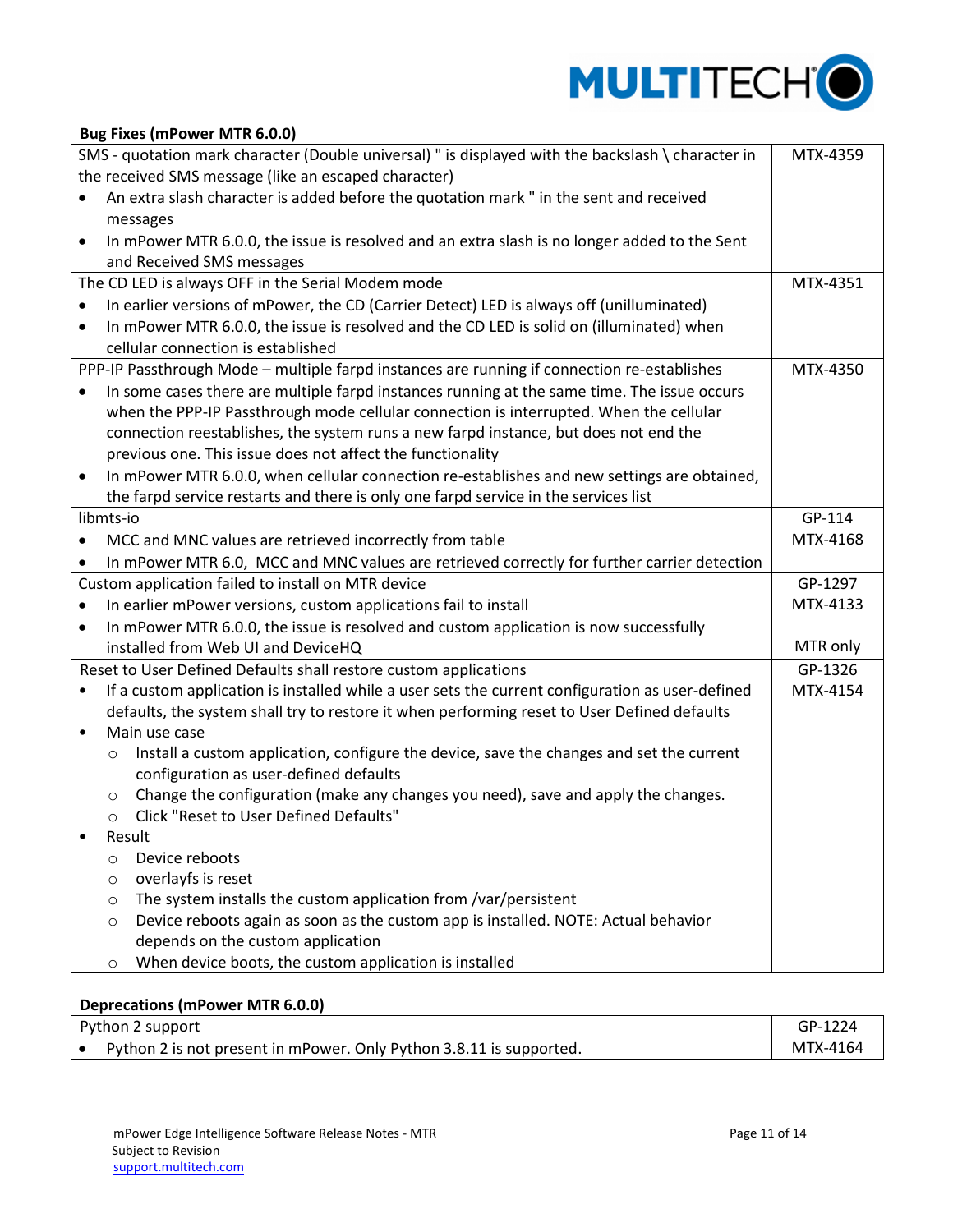

#### **Deprecations (mPower MTR 6.0.0)**

RF Survey

- The RF Survey page is removed from mPower MTR 6.0.0
- Page 404 is displayed when trying to access the page using the direct link: /rf\_survey

#### <span id="page-11-0"></span>**Schedule (mPower MTR 6.0.0)**

- Downloadable Versions
	- o mPower MTR 6.0.0 Availability: May 2022
	- o Visit [www.multitech.com/brands/multiconnect-rcell-100-series](http://www.multitech.com/brands/multiconnect-rcell-100-series)
		- Locate and select the correct model number from the Product Listing
		- Visit the DOWNLOADS tab for the list of available firmware downloads
- Manufacturing Updates:
	- o Devices that ship from MultiTech starting in July 2022 will include mPower MTR 6.0.0
	- o See part numbers impacted for details
- DeviceHQ:
	- o mPower MTR 6.0.0 Availability: May 2022
- Differential Images:
	- o Differential mPower updates are not available for mPower MTR 6.0.0

#### <span id="page-11-1"></span>**Models Impacted (mPower MTR 6.0.0)**

The following ordering part numbers are impacted by mPower MTR 6.0.0:

MultiConnect rCell 100 Series Cellular Router

- MTR-L4G1 models
- MTR-LEU7 models
- MTR-LNA7 models
- MTR-MNG2 models

#### <span id="page-11-2"></span>**Upgrade Process (mPower MTR 6.0.0)**

To install mPower MTR 6.0.0, the MTR device must be upgraded to mPower 5.0.0 or higher. Customers that are running earlier versions of mPower should use the following upgrade process.



NOTE: Differential mPower images are not available for mPower MTR 6.0.0.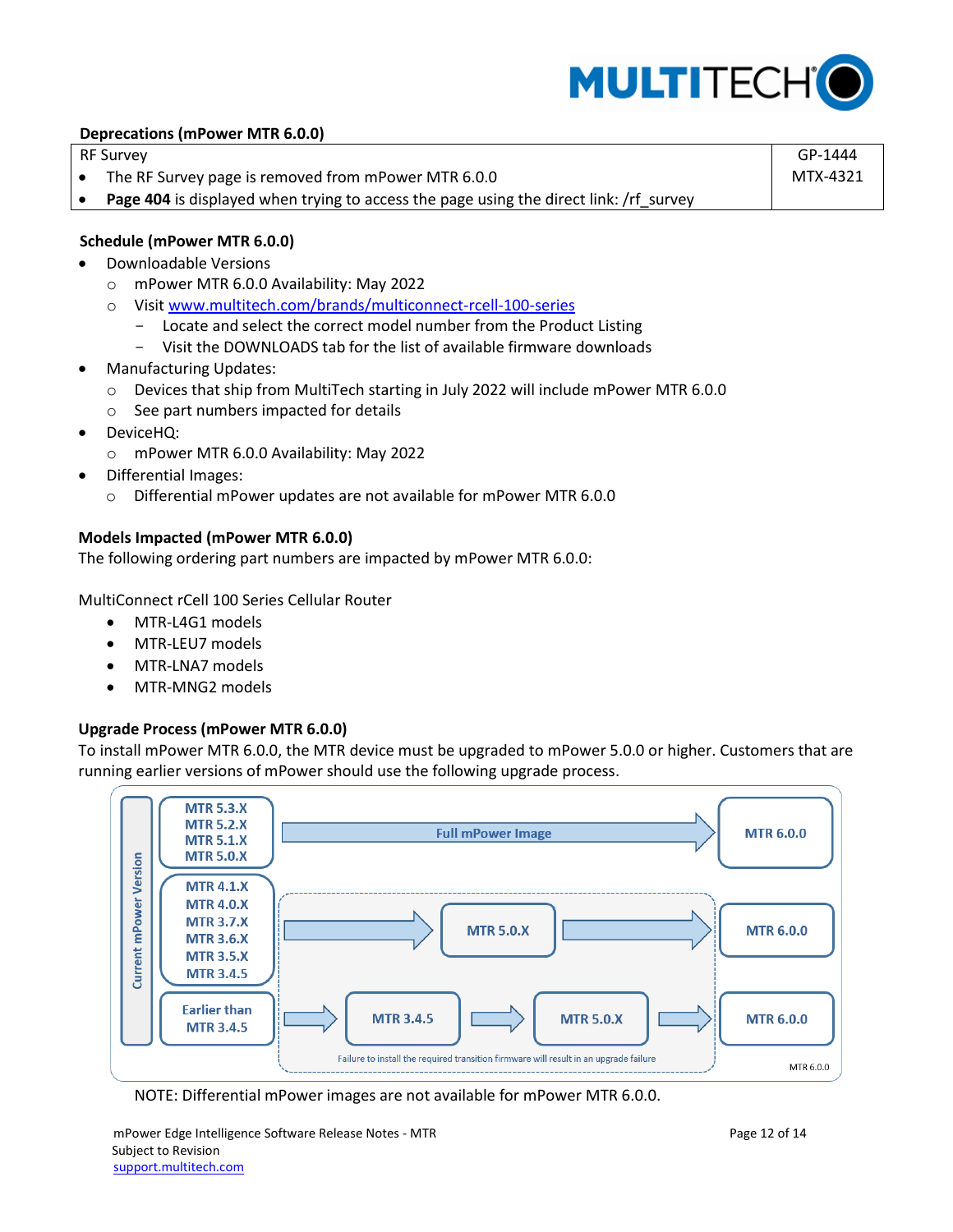

#### **Additional Information**

If you have any questions regarding this Product Change Notification/Software Release Notice, please contact your MultiTech sales representative or visit the technical resources listed below:

**World Headquarters – USA**

+1 (763) 785-3500 | [sales@multitech.com](mailto:sales@multitech.com)

**EMEA Headquarters – UK** +(44) 118 959 7774 | [sales@multitech.co.uk](mailto:sales@multitech.co.uk)

#### **MultiTech Developer Resources**

#### [www.multitech.net](http://www.multitech.net/)

An open environment where you can ask development related questions and hear back from MultiTech engineering or a member of this community.

#### **Knowledge Base**

<http://www.multitech.com/kb.go> Immediate access to support information and resolutions for all MultiTech products.

#### **MultiTech Support Portal**

[support.multitech.com](https://support.multitech.com/) Create an account and submit a support case directly to our technical support team.

**MultiTech Website** [www.multitech.com](http://www.multitech.com/)

#### **Trademarks and Registered Trademarks**

MultiConnect, MultiTech and the MultiTech logo are registered trademarks of Multi-Tech Systems, Inc. All other trademarks or registered trademarks are the property of their respective owners. Copyright © 2022 by Multi-Tech Systems, Inc. All rights reserved.